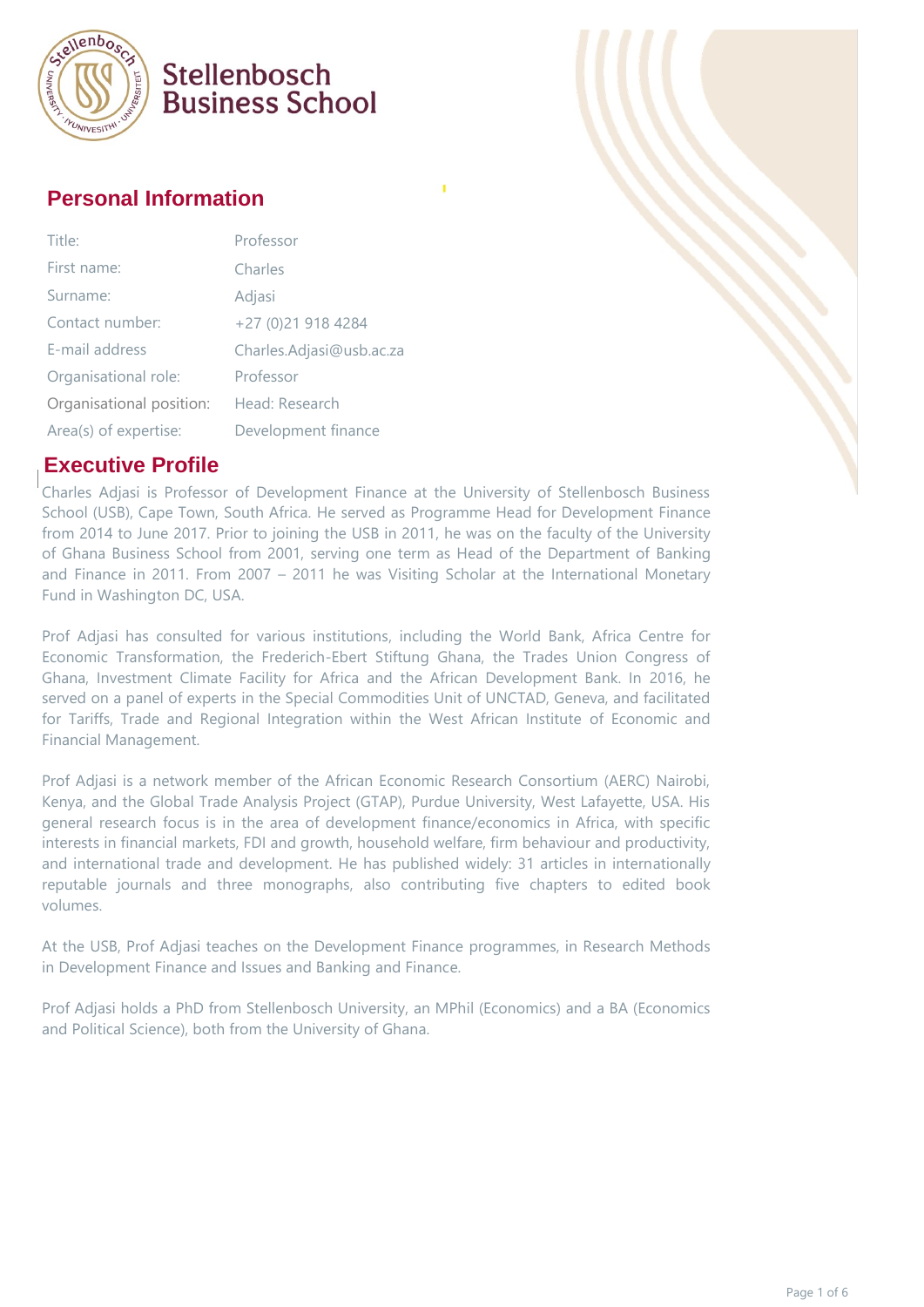

#### **Education**

| Year | <b>Degree</b>  | <b>Field of Study</b>                                     | <b>University</b>   | <b>Country</b>      |
|------|----------------|-----------------------------------------------------------|---------------------|---------------------|
| 2007 | PhD            | Financial Markets and Growth   University of Stellenbosch |                     | <b>South Africa</b> |
| 2001 | <b>MPhil</b>   | Economics                                                 | University of Ghana | Ghana               |
| 1998 | <b>BA Hons</b> | Economics and Political<br>Science                        | University of Ghana | Ghana               |

Ŷ,

#### **Academic honours and awards**

| Year | <b>Honour/Award</b>                 | <b>Honour/Award Description</b>                                                                                                                                                                                                  | <b>Country</b> |
|------|-------------------------------------|----------------------------------------------------------------------------------------------------------------------------------------------------------------------------------------------------------------------------------|----------------|
| 2014 | Rector's Award                      | Stellenbosch University Rector's Award for<br>General Performance                                                                                                                                                                | South Africa   |
| 2013 | <b>NRF Rating</b>                   | National Research Founding Rating                                                                                                                                                                                                | South Africa   |
| 2008 | Emerald's Highly Commended<br>Award | Emerald's Highly Commended Award 2008 for<br>publication with Abor J. (2007), "Corporate<br>Governance and the Small and Medium<br>Enterprises Sector: Theory and Implications",<br>Corporate Governance, Vol. 7(2), pp. 111-122 | -luk           |
| 2007 | Scholarship                         | Applied General Equilibrium Modeling Training USA<br>using RunGTAP Purdue University                                                                                                                                             |                |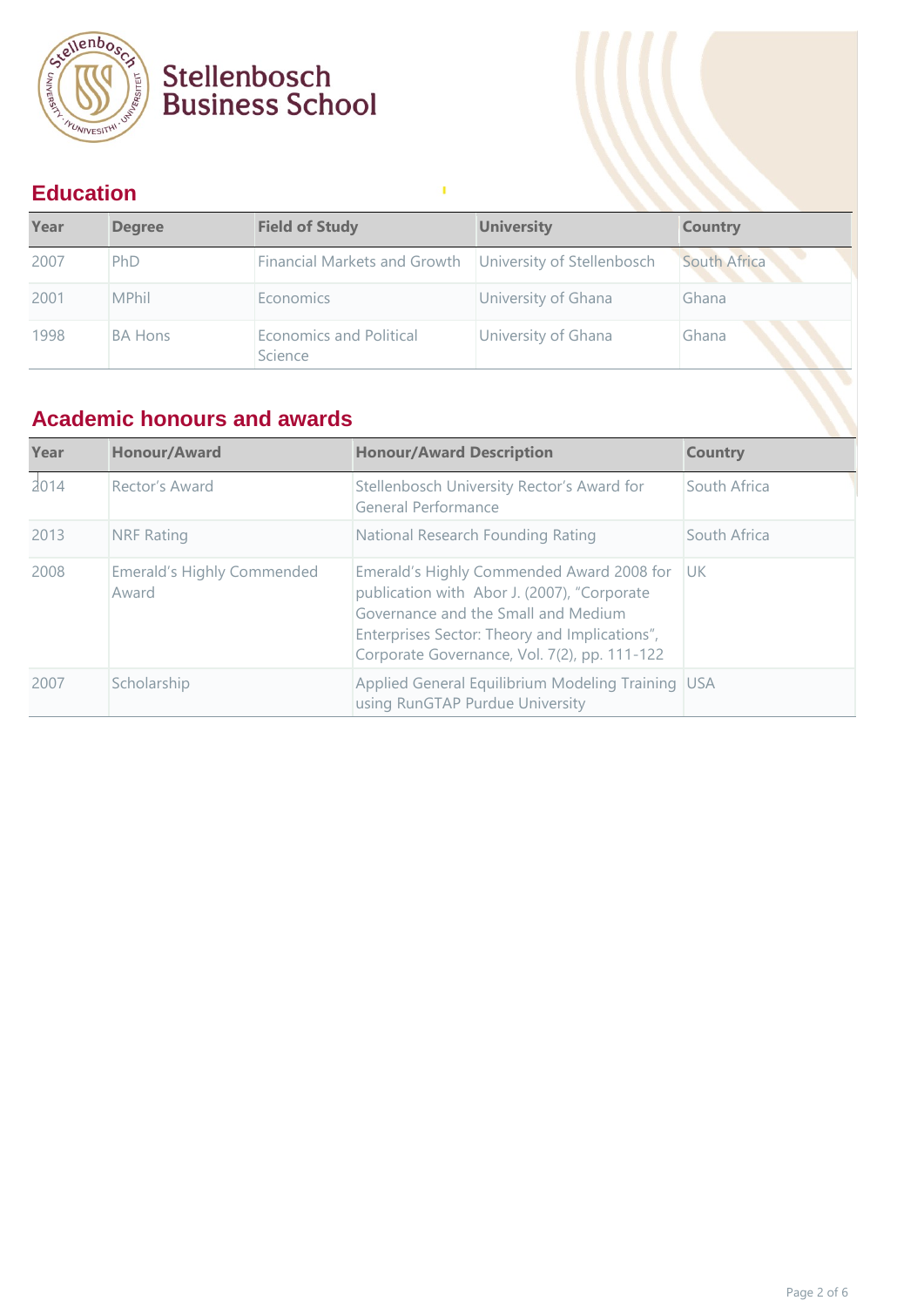

#### **Membership of professional and scientific organisations**

| <b>Organisation</b>                                            |  |
|----------------------------------------------------------------|--|
| African Economic Research Consortium                           |  |
| Global Trade Analysis Project (GTAP), Purdue University        |  |
| Western African Institute of Economic and Financial Management |  |
|                                                                |  |

#### **Academic and Professional Experience**

| <b>Commencement End date</b><br>date |            | <b>Position</b>                                                                  | <b>Institution</b>                                   | <b>Country</b> |
|--------------------------------------|------------|----------------------------------------------------------------------------------|------------------------------------------------------|----------------|
| 2017/07/01                           |            | Professor                                                                        | University of Stellenbosch<br><b>Business School</b> | South Africa   |
| 2015/01/01                           | 2017/06/30 | Professor & Programme Head University of Stellenbosch<br>for Development Finance | <b>Business School</b>                               | South Africa   |
| 2011/08/01                           | 2014/12/31 | Associate Professor                                                              | University of Stellenbosch<br><b>Business School</b> | South Africa   |
| 2011/03/01                           | 2011/07/31 | Head of Department of<br><b>Banking and Finance</b>                              | University of Ghana                                  | Ghana          |
| 2007/07/01                           | 2011/02/28 | Senior Lecturer                                                                  | University of Ghana                                  | Ghana          |
| 2003/06/01                           | 2007/06/30 | Lecturer                                                                         | University of Ghana                                  | Ghana          |
| 2001/01/01                           | 2002/06/28 | Teaching Assistant                                                               | University of Ghana,<br>Department of Economics      | Ghana          |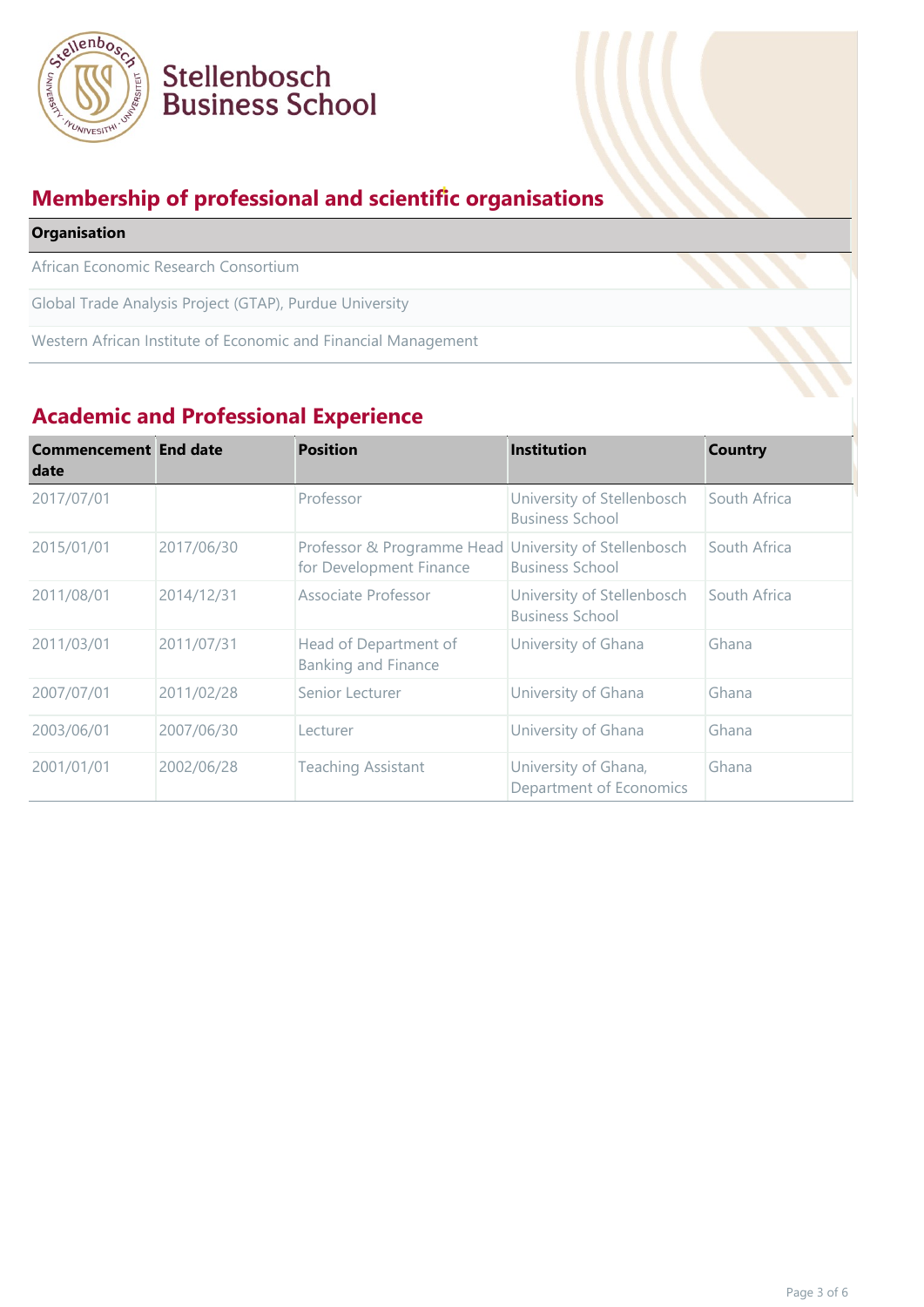

### **Research**

| <b>Research Book/Journal Title</b>                                                                     | <b>Authors</b>                   | <b>Publication</b>                                                                                                                       | <b>Publication Date</b> |
|--------------------------------------------------------------------------------------------------------|----------------------------------|------------------------------------------------------------------------------------------------------------------------------------------|-------------------------|
| <b>Chapter in Book</b>                                                                                 |                                  |                                                                                                                                          |                         |
| Industrial policy in Ghana: Its<br>evolution and impact                                                | Adjasi, C                        | In Newman, C, et al. (eds.) Manufacturing<br>Transformation Comparative Studies of Industrial<br>Development in Africa and Emerging Asia | 2016                    |
| Enhancing the economic growth Mensah, E, Abor,<br>of Africa: Does banking sector<br>efficiency matter? | J, Aboagye, AQQ<br>& Adjasi, C   | In: Menyah K, Abor J (eds). Finance and<br>Development in Africa (Research in Accounting<br>in Emerging Economies, Volume 12)            | 2012                    |
| Assessing competitive<br>behaviour in emerging banking<br>market: African evidence                     | Doku, JN, Adjasi,<br>C & Andoh C | In: Menyah K, Abor J (eds). Finance and<br>Development in Africa (Research in Accounting<br>in Emerging Economies, Volume 12)            | 2012                    |
| Productivity of exporting firms<br>in Ghana: Empirical evidence                                        | Adjasi, C                        | In Okpara, J.O. (Ed.) Management and economic<br>development in Sub-Saharan Africa, theoretical<br>and applied perspectives              | 2007                    |

 $\mathbf{I}$ 

| <b>Conference papers</b>                                                                             |           |                                         |      |  |
|------------------------------------------------------------------------------------------------------|-----------|-----------------------------------------|------|--|
| The nexus between financial<br>inclusion and female labour<br>force participation in South<br>Africa | Adjasi, C | 13th African Finance Journal Conference | 2016 |  |

| <b>Journal articles</b>                                                                                                   |                                               |                                                                                  |      |
|---------------------------------------------------------------------------------------------------------------------------|-----------------------------------------------|----------------------------------------------------------------------------------|------|
| Macroeconomic uncertainty,<br>foreign direct investment and<br>institutional quality: Evidence<br>from Sub-Saharan Africa | Asamoah, ME,<br>Adjasi, CK, &<br>Alhassan, AL | Economic Systems, 40(4), 612-621                                                 | 2016 |
| Does microcredit increase<br>household welfare in the<br>absence of micro-insurance?                                      | Adjasi, C &<br>Akotey, J                      | World Development, 77, 380-394                                                   | 2016 |
| Performance drivers in SOEs:<br><b>Botswana Power Corporation</b><br>perspective                                          | Adjasi, C                                     | Risk Governance and Control, 6(3, special issue 2)                               | 2016 |
| Exploring the effect of micro-<br>insurance on asset inequality<br>among households in Ghana                              | Adjasi, C                                     | Journal of Developing Areas, 49(2), 373-398                                      | 2015 |
| What influences dividend<br>decisions of firms in Sub-<br>Saharan Africa?                                                 | Adjasi, C                                     | Journal of Accounting in Emerging Economies,<br>$4(1), 57 - 78$                  | 2014 |
| The impact of micro-insurance<br>on household asset<br>accumulation in Ghana: An<br>asset-index approach.                 | Adjasi, C &<br>Akotey, J                      | The Geneva Papers on Risk and Insurance-Issues 2014<br>and Practice, 39, 304-321 |      |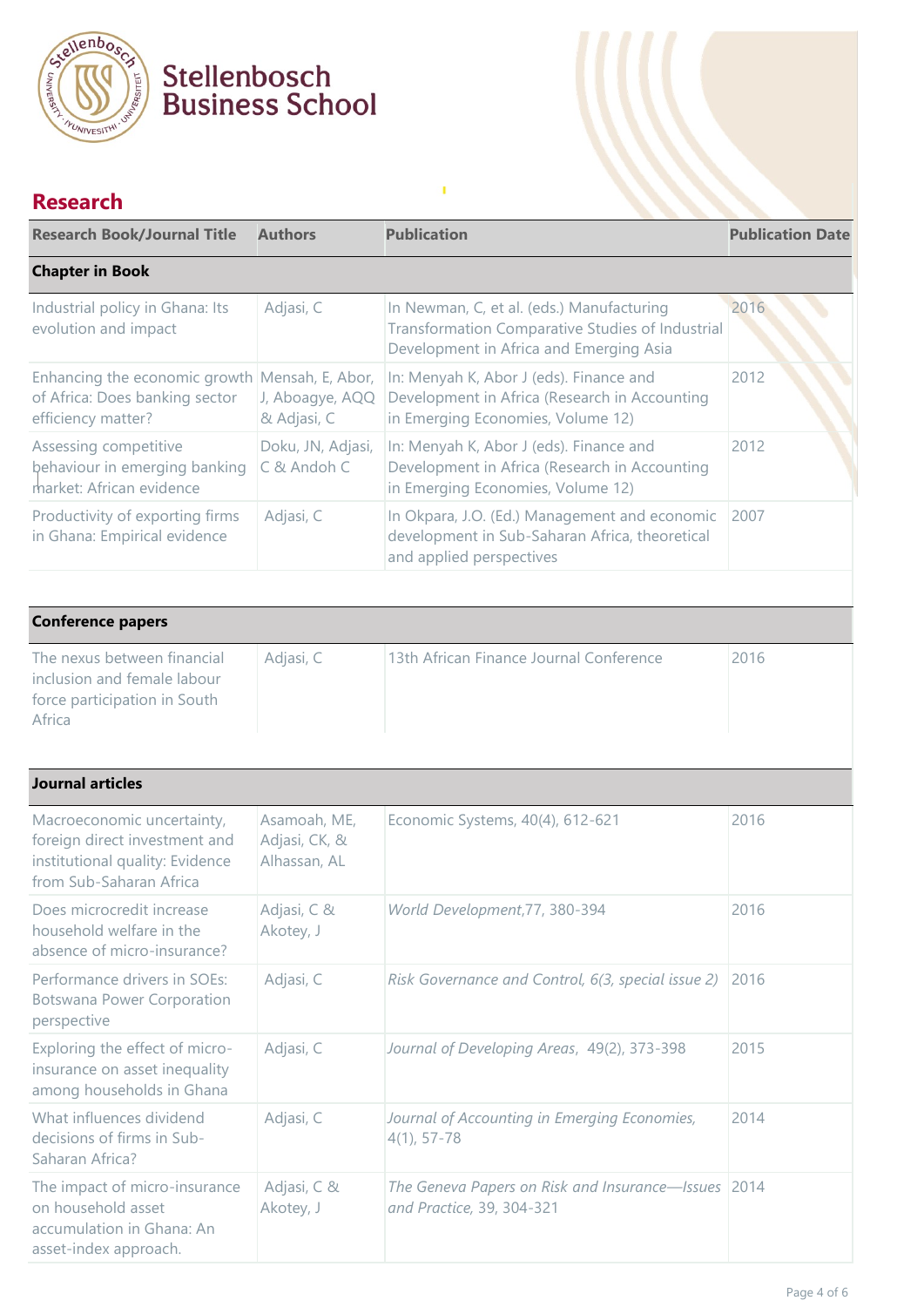

| Private capital flows and<br>economic growth in Africa: The<br>role of domestic financial<br>markets                        | Agbloyor, EK,<br>Abor, JY, Adjasi, C<br>& Yawson, A                 | Journal of International Financial Markets,<br>Institutions & Money, 30           | 2014 |
|-----------------------------------------------------------------------------------------------------------------------------|---------------------------------------------------------------------|-----------------------------------------------------------------------------------|------|
| Non-bank financial institutions<br>regulation and risk-taking                                                               | Abor, J & Adjasi,<br>C                                              | Journal of Financial Regulation and Compliance,<br>20(4), 433-450                 | 2012 |
| Domestic banking sector<br>development and cross-border<br>mergers and acquisitions                                         | Agbloyor, EK,<br>Abor, J, Adjasi, C<br>& Yawson, A                  | Africa Review of Development Finance 2012;<br>$20(4)$ , 32-42                     | 2012 |
| FDI and economic activity in<br>Africa: The role of local financial<br>markets.                                             | Adjasi, C, Abor, J,<br>Osei, KA &<br>Nyavor-Foli, EE                | Thunderbird International Business Review 2012;<br>54(4): 429-439                 | 2012 |
| Stock prices and exchange rate<br>dynamics in selected African<br>countries: A bivariate analysis                           | Adjasi, CKD,<br>Biekpe, N and<br>Osei, K                            | African Journal of Economic and Management<br>Studies, 2 (2), 143-164             | 2011 |
| Explaining underpricing of IPOs<br>in frontier markets: The case of<br>the Nigeria Stock Exchange                           | KA & Fiawoyife, E 25, 255-265                                       | Adjasi CKD, Osei, Research in International Business and Finance,                 | 2011 |
| The socio economic<br>determinants of maternal health Abekah-<br>care utilization in Ghana                                  | Aseweh Abor, P,<br>Nkrumah, G,<br>Sakyi, K, Adjasi,<br>CKD & Abor J | International Journal of Social Economics, 38(7),<br>628-648                      | 2011 |
| Financial stability and economic<br>growth: A cross-country study                                                           | Manu, L, Adjasi,<br>CKD & Abor, J                                   | <b>International Journal of Financial Services</b><br>Management, 5(2), 121-138   | 2011 |
| Bank risk and performance in<br>Ghana                                                                                       | Odonkor, T, Osei,<br>KA, Abor, J &<br>Adjasi, CKD                   | <b>International Journal of Financial Services</b><br>Management, 5, No 2:107-120 | 2011 |
| Do emerging financial markets<br>matter in investment<br>opportunity set? A dynamic<br>panel analysis                       | Abor, J, Adjasi,<br>CKD, Bokpin, G &<br>Osei, K                     | Journal of Money Investment and Banking, 14                                       | 2010 |
| Towards a framework for<br>improving maternal healthcare<br>utilisation in sub-Saharan Africa<br>through microfinance       | Abekah-<br>Nkrumah, G,<br>Abor, PA, Abor, J<br>& Adjasi, CKD        | International Journal of Health Care Quality<br>Assurance, 24(8), 601-610         | 2010 |
| The internet and export: Some<br>cross-country evidence from<br>selected African countries                                  | Hinson, R &<br>Adjasi, CKD                                          | Journal of Internet Commerce, 8(3&4), 309-324                                     | 2009 |
| macroeconomic uncertainty and<br>conditionality stock price<br>volatility in African frontier<br>market evidence from Ghana | Adjasi, CKD                                                         | Journal of Risk Finance Vol. 10, No. 4: 333-349                                   | 2009 |
| Do stock markets matter in<br>investment growth in Africa?                                                                  | Adjasi, CKD &<br>Biekpe, N                                          | The Journal of Developing Areas, 43(1), 109-120                                   | 2009 |
| Trade liberalization and poverty:<br>empirical evidence from<br>household surveys in Ghana                                  | Ocran, MK &<br>Adjasi, CKD                                          | Journal of International Trade Law and Policy,<br>$8(1), 40-59$                   | 2009 |